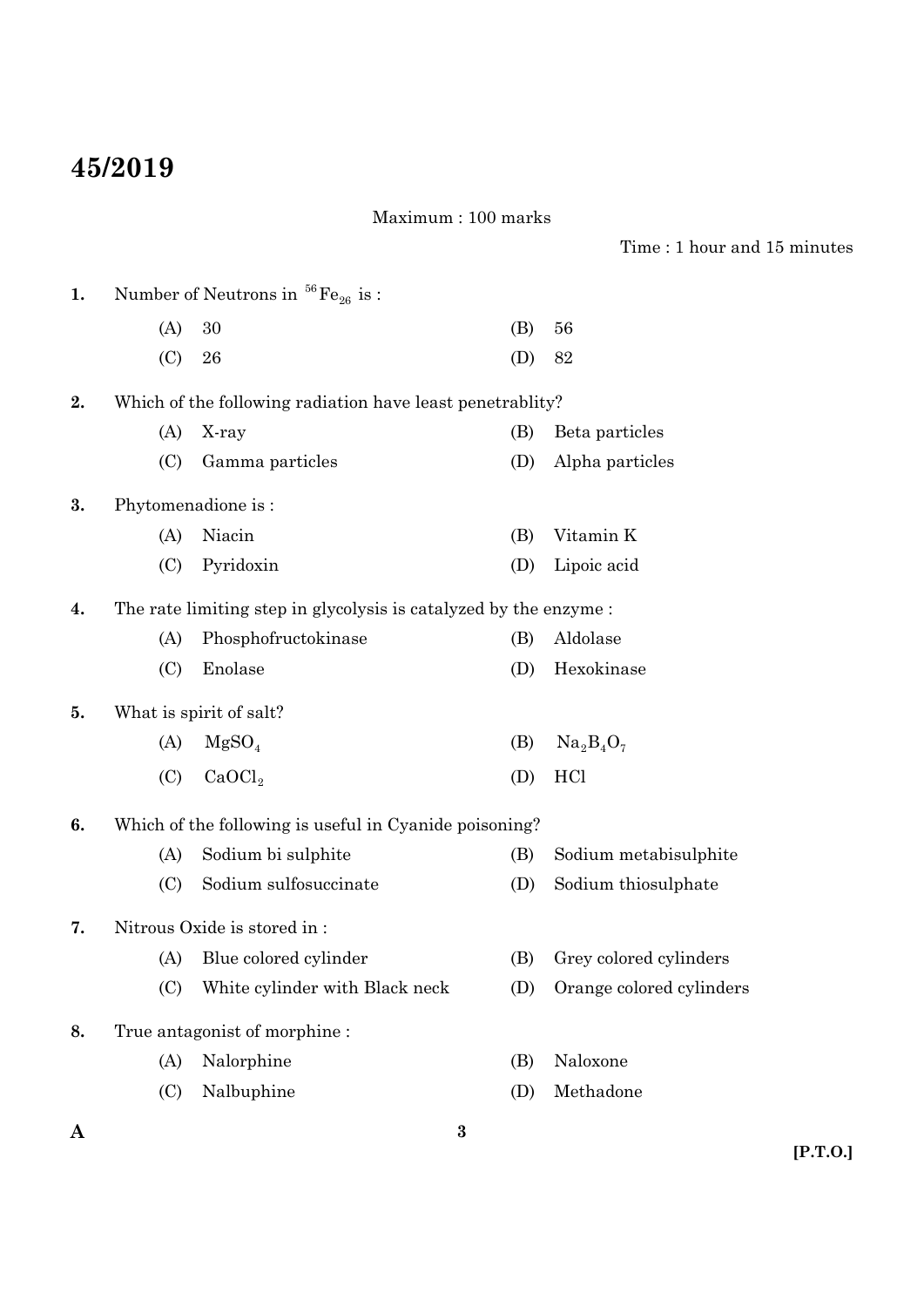| 9.  |     | Ma-Huang is another name of:                               |     |                      |
|-----|-----|------------------------------------------------------------|-----|----------------------|
|     | (A) | Ephedra                                                    | (B) | Artemesia            |
|     | (C) | Rhubarb                                                    | (D) | Cascara              |
| 10. |     | An adulterant of digitalis leaves :                        |     |                      |
|     | (A) | Verbascum thapses                                          | (B) | Cayratia pedata      |
|     | (C) | Crotalaria striata                                         | (D) | Cymbopogon flexuosus |
| 11. |     | Which of the following is anti-oestrogen?                  |     |                      |
|     | (A) | Tibolone                                                   | (B) | Clomiphene           |
|     | (C) | Letrozole                                                  | (D) | Mifepristone         |
| 12. |     | Uterine relaxants are also known as :                      |     |                      |
|     | (A) | Ecbolics                                                   | (B) | Tocolytics           |
|     | (C) | Abortifacients                                             | (D) | Analeptics           |
| 13. |     | Through which route Ipratropium bromide is administered?   |     |                      |
|     | (A) | Subcutaneous                                               | (B) | Topical application  |
|     | (C) | Oral                                                       | (D) | Inhalation           |
| 14. |     | Which of the following is fourth generation cephalosporin? |     |                      |
|     | (A) | Cephalothin                                                | (B) | Cephamandole         |
|     | (C) | Cefepime                                                   | (D) | Ceftriaxone          |
| 15. |     | Example for atypical antipsychotic:                        |     |                      |
|     | (A) | Haloperidol                                                | (B) | Penfluridol          |
|     | (C) | Olanzapine                                                 | (D) | Thioridazine         |
| 16. |     | Fluoxetine is an example for :                             |     |                      |
|     | (A) | Atypical antidepressant                                    |     |                      |
|     | (B) | Serotonin and Noradrenaline Re-uptake Inhibitor            |     |                      |
|     | (C) | Tricyclic anti depressant                                  |     |                      |

(D) Selective Serotonin Re-uptake Inhibitor

**45/2019 4 A**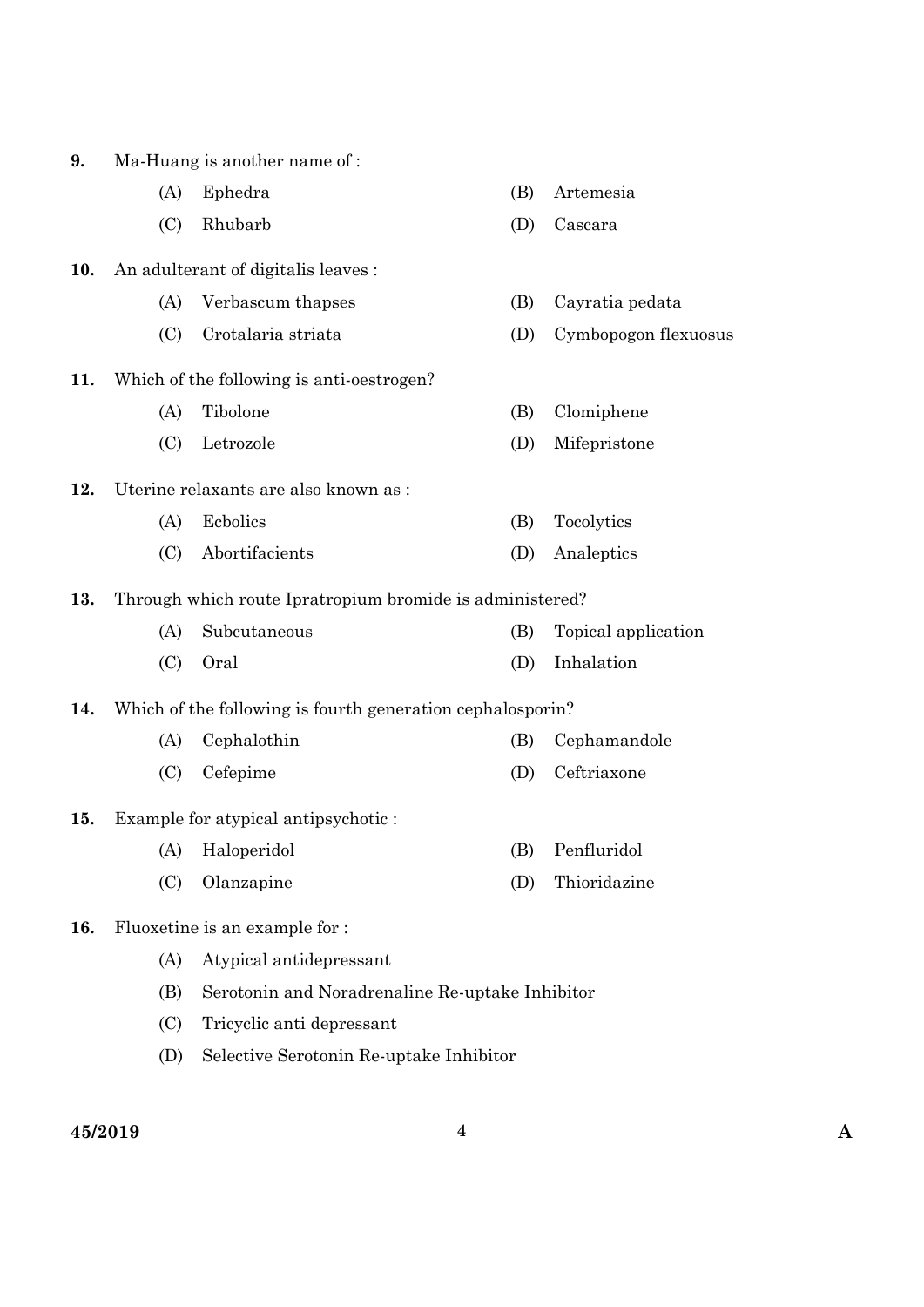| A   |            | $\bf{5}$                                                                |            | 45/2019                                                                                 |
|-----|------------|-------------------------------------------------------------------------|------------|-----------------------------------------------------------------------------------------|
|     | (C)        | Zanamivir                                                               | (D)        | Amantadine                                                                              |
|     | (A)        | Abacavir                                                                | (B)        | Oseltamivir                                                                             |
| 25. |            | Which antiviral drug is found to be useful in parkinsonism?             |            |                                                                                         |
|     | (C)        | Ca(OCl)Cl                                                               | (D)        | Ca(OH)Cl <sub>2</sub>                                                                   |
|     | (A)        | Ca <sub>2</sub> OCl <sub>2</sub>                                        | (B)        | (CaO) <sub>2</sub> Cl                                                                   |
| 24. |            | Approximate chemical formula of bleaching powder is:                    |            |                                                                                         |
|     |            |                                                                         |            |                                                                                         |
|     | (A)<br>(C) | Creaming<br>Cracking                                                    | (B)<br>(D) | Flocculation<br>Sedimentation                                                           |
| 23. |            | Which of the defect in an emulsion make most unstable?                  |            |                                                                                         |
|     |            |                                                                         |            |                                                                                         |
|     | (C)        | Five                                                                    | (D)        | Three                                                                                   |
|     | (A)        | Two                                                                     | (B)        | One                                                                                     |
| 22. | nominate - | Government analyst(s).                                                  |            | For the constitution of State Pharmacy Council, the respective State Government have to |
|     | (C)        | 1949                                                                    | (D)        | 1955                                                                                    |
|     | (A)        | 1952                                                                    | (B)        | 1950                                                                                    |
| 21. |            | The first Pharmacy council of India was started functioning in:         |            |                                                                                         |
|     | (C)        | Pantothenic acid                                                        | (D)        | Thiamine                                                                                |
|     | (A)        | Niacin                                                                  | (B)        | Pyridoxine                                                                              |
| 20. |            | Which vitamine is given along with INH to reduce risk of neurotoxicity? |            |                                                                                         |
|     |            |                                                                         |            |                                                                                         |
|     | (C)        | Acetazolamide                                                           | (D)        | Hydrochlorothiazide                                                                     |
| 19. | (A)        | Which of the following is potassium sparing diuretic?<br>Eplerenone     | (B)        | Ethacrynic acid                                                                         |
|     |            |                                                                         |            |                                                                                         |
|     | (C)        | Captopril                                                               | (D)        | Nicorandil                                                                              |
|     | (A)        | Propranolol                                                             | (B)        | Nifedipine                                                                              |
| 18. |            | Ankle oedema is a frequent adverse effect of :                          |            |                                                                                         |
|     | (C)        | Na+ Cl- antiport                                                        | (D)        | Glut-4                                                                                  |
|     | (A)        | $Na+K+ATP$ ase                                                          | (B)        | Myosine light chain kinase                                                              |
| 17. |            | Digoxin act on by inhibiting :                                          |            |                                                                                         |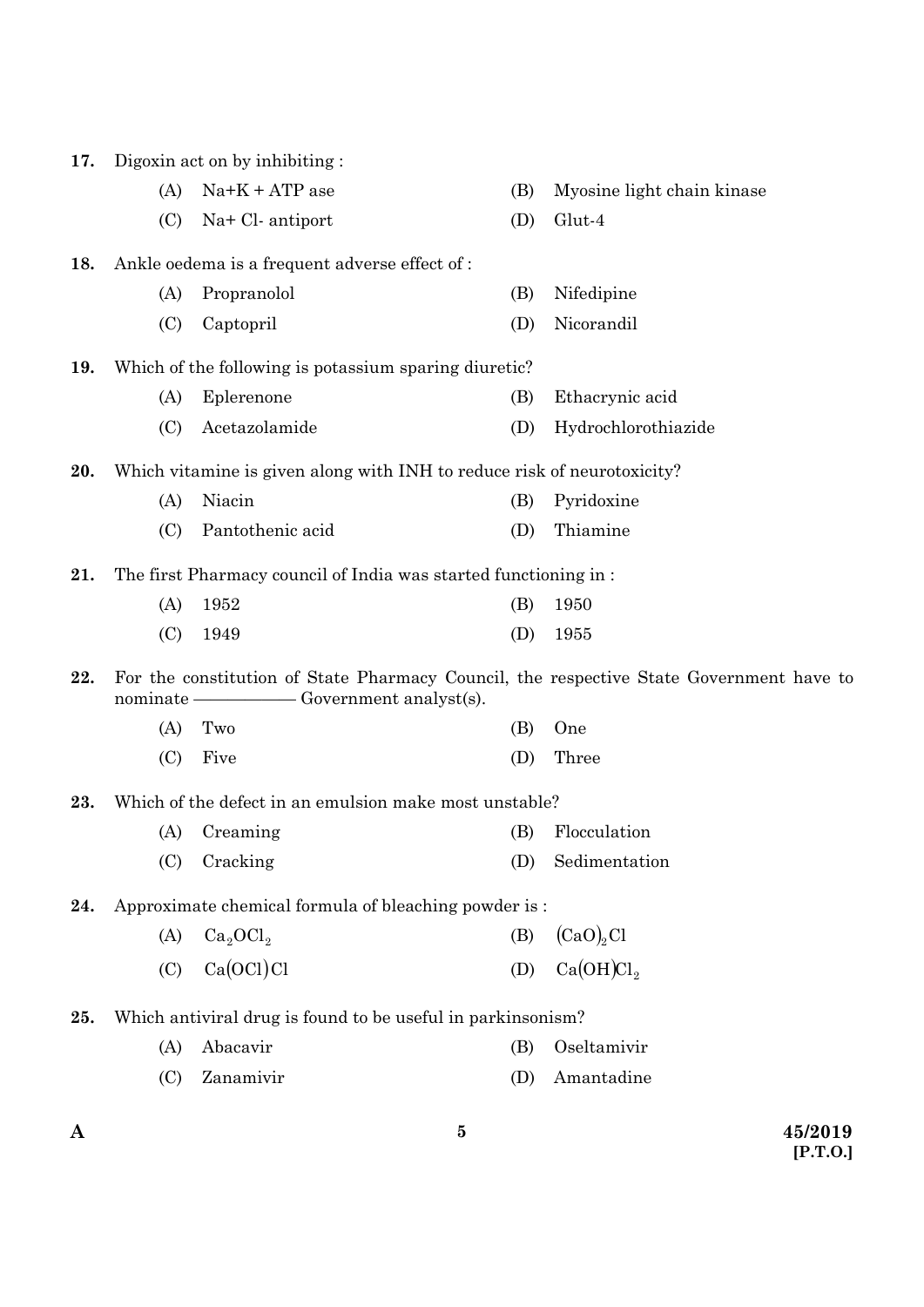| 26. | Who is responsible for preparation and maintenance of first register? |                                                                |     |                     |  |
|-----|-----------------------------------------------------------------------|----------------------------------------------------------------|-----|---------------------|--|
|     | (A)                                                                   | Pharmacy Council of India                                      | (B) | <b>DGHS</b>         |  |
|     | (C)                                                                   | <b>State Pharmacy Councils</b>                                 | (D) | <b>AICTE</b>        |  |
| 27. |                                                                       | Which of the following drug shows immune-suppressant activity? |     |                     |  |
|     | (A)                                                                   | Levamizole                                                     | (B) | Miconazole          |  |
|     | (C)                                                                   | Clotrimazole                                                   | (D) | Itraconazole        |  |
| 28. |                                                                       | Neuroleptic agents are also known as :                         |     |                     |  |
|     | (A)                                                                   | Psycho-analeptics                                              | (B) | Major tranquilizers |  |
|     | (C)                                                                   | Anti-maniac agents                                             | (D) | Mood elevators      |  |
| 29. |                                                                       | Extrapyramidal side effects are common with :                  |     |                     |  |
|     | (A)                                                                   | Chloramphenicol                                                | (B) | Chlorpheneramine    |  |
|     | (C)                                                                   | Chlorothiazide                                                 | (D) | Chlorpromazine      |  |
| 30. |                                                                       | Which of the opium alkaloid is benzyl isoquinoline derivative? |     |                     |  |
|     | (A)                                                                   | Morphine                                                       | (B) | Codeine             |  |
|     | (C)                                                                   | Thebaine                                                       | (D) | Papaverine          |  |
| 31. |                                                                       | Weakly acidic drugs are better absorbed from :                 |     |                     |  |
|     | (A)                                                                   | Alkaline pH                                                    | (B) | Neutral pH          |  |
|     | (C)                                                                   | Acidic pH                                                      | (D) | Very high pH        |  |
| 32. |                                                                       | Pick out the Choline esterase re-activator:                    |     |                     |  |
|     | (A)                                                                   | Atropine                                                       | (B) | Flumazenil          |  |
|     | (C)                                                                   | Pralidoxime                                                    | (D) | Donepezil           |  |
| 33. |                                                                       | Ondansetron act by antagonism of:                              |     |                     |  |
|     | (A)                                                                   | 5HT-3 receptor                                                 | (B) | $H_2$ receptor      |  |
|     | (C)                                                                   | 5HT-1 receptor                                                 | (D) | $D_2$ receptor      |  |
|     |                                                                       |                                                                |     |                     |  |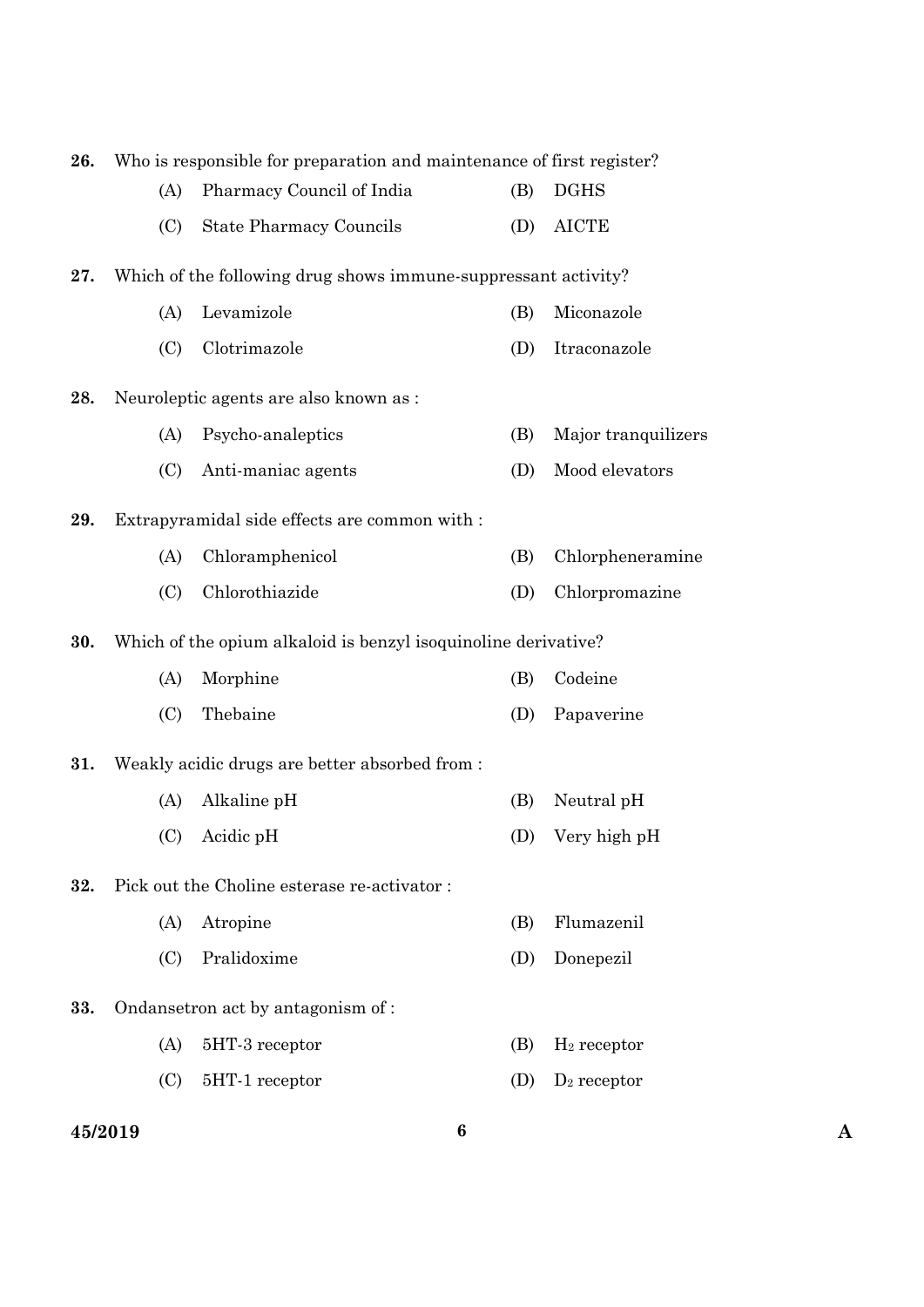| 34. | Which one is an important drug in paracetamol poisoning? |                                                                    |     |                       |
|-----|----------------------------------------------------------|--------------------------------------------------------------------|-----|-----------------------|
|     | (A)                                                      | N-acetyl p-benzoquinoneimine                                       | (B) | N-acetyl muramic acid |
|     | (C)                                                      | N-acetyl glycine                                                   | (D) | N-Acetyl cysteine     |
| 35. |                                                          | Which of the following is a good uricosuric agent:                 |     |                       |
|     | (A)                                                      | Sulfamethoxazole                                                   | (B) | Sulfanilamide         |
|     | (C)                                                      | Sulfinpyrazone                                                     | (D) | Sulphacetamide        |
| 36. |                                                          | Example for ultra short acting barbiturate:                        |     |                       |
|     | (A)                                                      | Secobarbitone                                                      | (B) | Methohexitone         |
|     | (C)                                                      | Butobarbitone                                                      | (D) | Amylobarbitone        |
| 37. |                                                          | Oto and nephro toxicity is common with which class of antibiotics? |     |                       |
|     | (A)                                                      | Macrolides                                                         | (B) | Carbepenams           |
|     | (C)                                                      | Aminoglycosides                                                    | (D) | Polyenes              |
| 38. |                                                          | Which of the following is selective MAO-B inhibitor:               |     |                       |
|     | (A)                                                      | Selegiline                                                         | (B) | Clorgyline            |
|     | (C)                                                      | Moclobemide                                                        | (D) | Iproniazid            |
| 39. |                                                          | Which of the following is heparin antagonist?                      |     |                       |
|     | (A)                                                      | Potassium sulphate                                                 | (B) | Protamine sulfate     |
|     | (C)                                                      | Lepirudin                                                          | (D) | Alteplase             |
| 40. |                                                          | Grey baby syndrome is associated with :                            |     |                       |
|     | (A)                                                      | Chlorpromazine                                                     | (B) | Chlorcyclizine        |
|     | (C)                                                      | Chloroquine                                                        | (D) | Chloramphenicol       |
| 41. |                                                          | The chemical group of Glycyrrhizin is:                             |     |                       |
|     | (A)                                                      | Alkaloid                                                           | (B) | Glycoside             |
|     | (C)                                                      | Saponin                                                            | (D) | Sesquiterpene         |
|     |                                                          |                                                                    |     |                       |

**7**

**[P.T.O.]**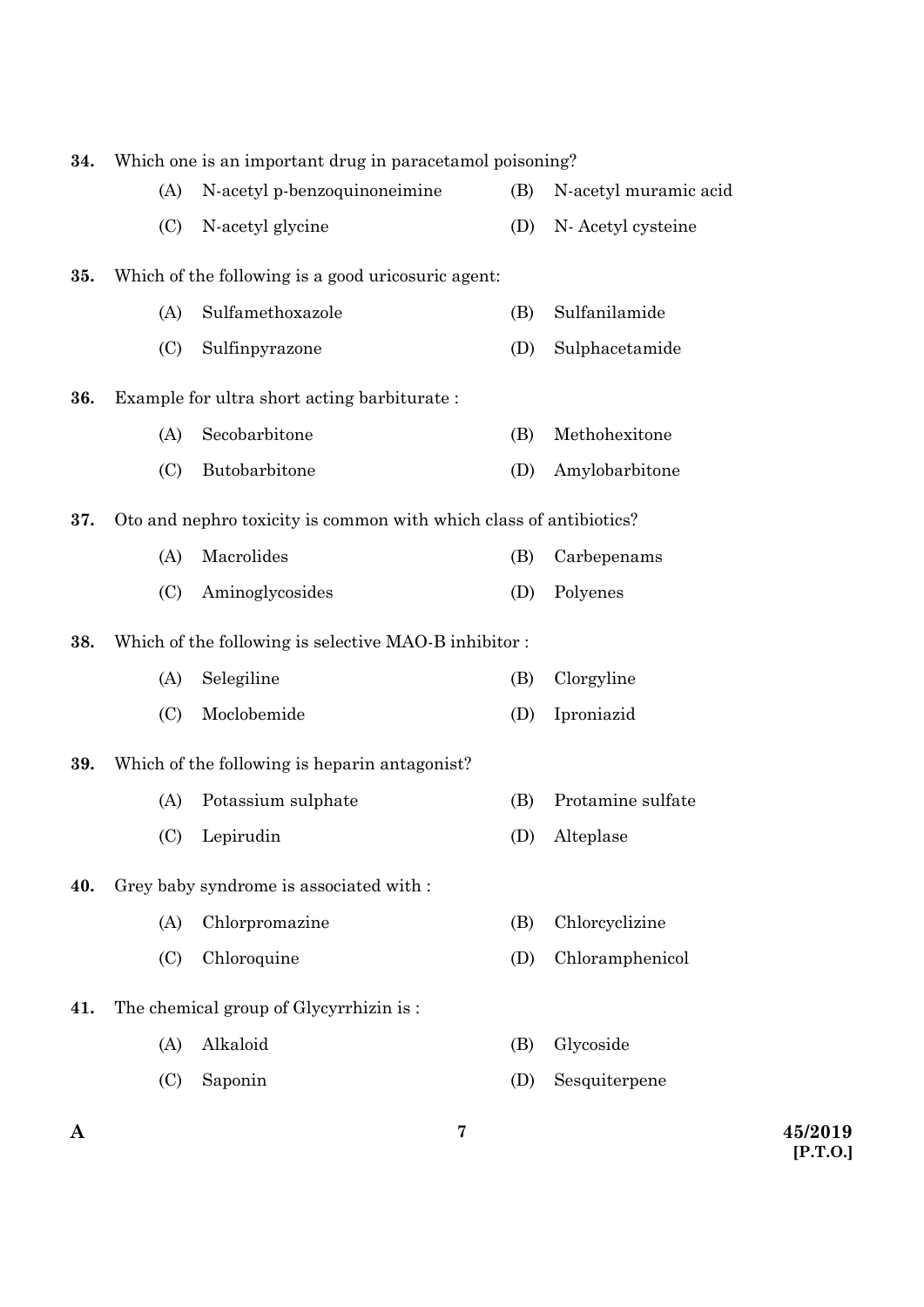| 42. |     | World diabetes day:                                              |     |                             |
|-----|-----|------------------------------------------------------------------|-----|-----------------------------|
|     | (A) | 14 <sup>th</sup> of November                                     | (B) | 4 <sup>th</sup> of November |
|     | (C) | 4 <sup>th</sup> of March                                         | (D) | 14 <sup>th</sup> of July    |
| 43. |     | BCG vaccination gives protection against:                        |     |                             |
|     | (A) | Mumps                                                            | (B) | Rubella                     |
|     | (C) | Measles                                                          | (D) | TB                          |
| 44. |     | Curved, warty trichomes are present in :                         |     |                             |
|     | (A) | Datura                                                           | (B) | Senna                       |
|     | (C) | Eucalyptus                                                       | (D) | Digitalis                   |
| 45. |     | Aretemisinin is used as :                                        |     |                             |
|     | (A) | Antelminthic                                                     | (B) | Antimalarial                |
|     | (C) | Diaphoretic                                                      | (D) | Aperient                    |
| 46. |     | Which of the following is a peripherally acting muscle relaxant? |     |                             |
|     | (A) | Baclofen                                                         | (B) | Methocarbamol               |
|     | (C) | Dantrolene                                                       | (D) | Tizanidine                  |
| 47. |     | Example for Alpha Glucosidase Inhibitor:                         |     |                             |
|     | (A) | Miglitol                                                         | (B) | Nateglinide                 |
|     | (C) | Gliclazide                                                       | (D) | Glyburide                   |
| 48. |     | Which of the following is called Indian Gum?                     |     |                             |
|     | (A) | Colophony                                                        | (B) | Tragacanth                  |
|     | (C) | Guar gum                                                         | (D) | Acacia                      |
| 49. |     | Which of the following emulsifiers have highest HLB value?       |     |                             |
|     | (A) | <b>PEG 400</b>                                                   | (B) | Cetrimide                   |
|     | (C) | Sodium Lauryl Sulfate                                            | (D) | Span 80                     |
| 50. |     | Example for aromatase inhibitor:                                 |     |                             |
|     | (A) | Letrozole                                                        | (B) | Fosfestrol                  |
|     | (C) | Flutamide                                                        | (D) | Tamoxifen                   |
|     |     |                                                                  |     |                             |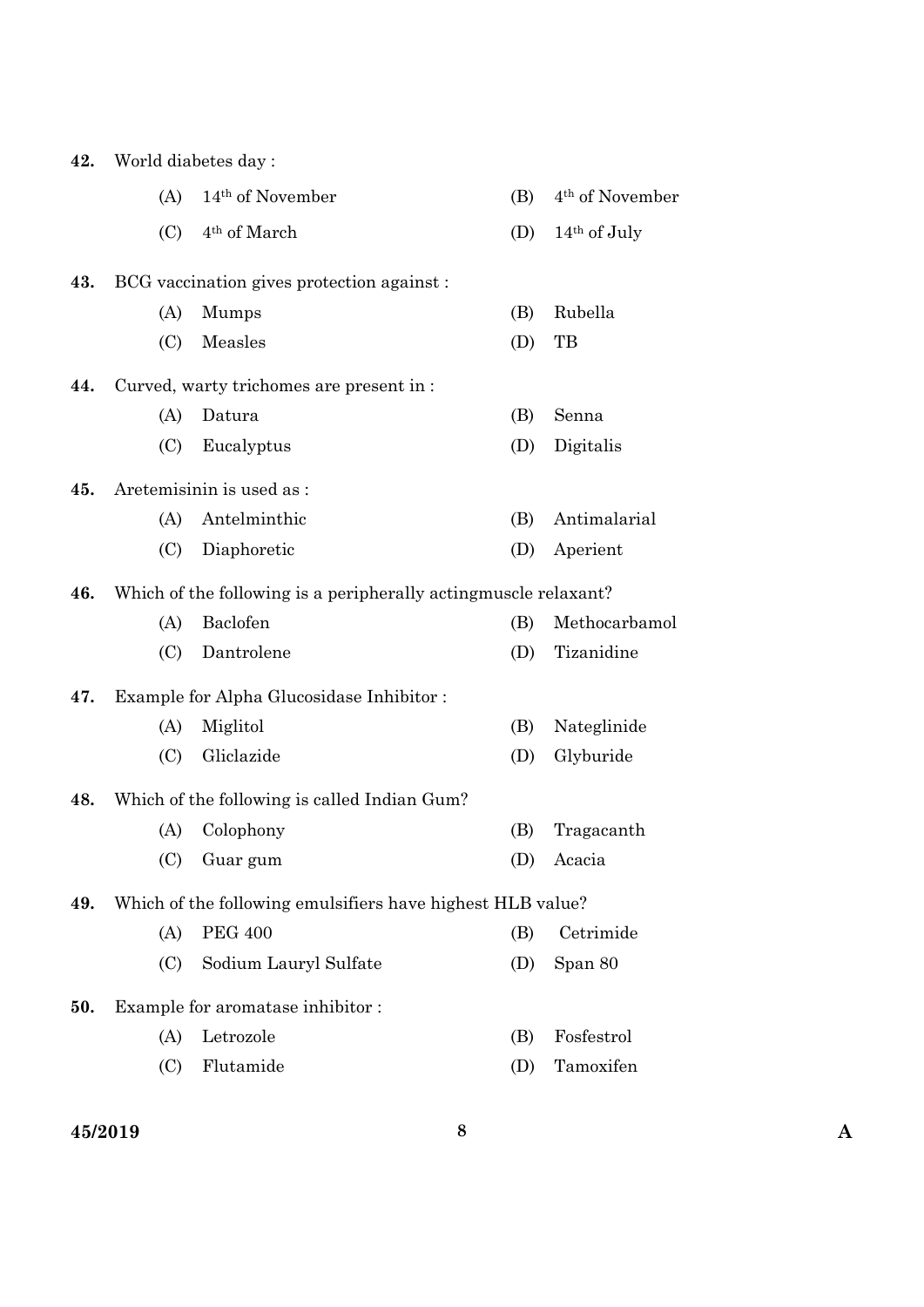| 51. |     | Chance of Ototoxicity is more with :                                     |     |                                                                                          |
|-----|-----|--------------------------------------------------------------------------|-----|------------------------------------------------------------------------------------------|
|     | (A) | Acetazolamide                                                            | (B) | Spironolactone                                                                           |
|     | (C) | Mannitol                                                                 | (D) | Frusemide                                                                                |
| 52. |     | Which of the following is an essential amino acid?                       |     |                                                                                          |
|     | (A) | Alanine                                                                  | (B) | Valine                                                                                   |
|     | (C) | Tyrosine                                                                 | (D) | Arginine                                                                                 |
| 53. |     | and running a pharmacy?                                                  |     | Which of the following schedule deals with regulations and requirements for establishing |
|     | (A) | Schedule M                                                               | (B) | Schedule N                                                                               |
|     | (C) | Schedule K                                                               | (D) | Schedule F                                                                               |
| 54. |     | License in Form 10 is issued for the import of :                         |     |                                                                                          |
|     | (A) | Drugs for test or analysis                                               | (B) | All new drugs                                                                            |
|     | (C) | Biological preparations                                                  | (D) | Cosmetics                                                                                |
| 55. |     | Which class of drugs can be manufactured under loan license in Form 25A? |     |                                                                                          |
|     | (A) | Drugs specified in Schedule X                                            |     |                                                                                          |
|     | (B) | Drugs specified in Schedule C and C1                                     |     |                                                                                          |
|     | (C) | Drugs other than those specified in Schedule X                           |     |                                                                                          |
|     | (D) | Drugs other than those specified in schedule C, C1 and X                 |     |                                                                                          |
| 56. |     | Ideal temperature for storage of freeze -dried BCG vaccine is :          |     |                                                                                          |
|     | (A) | Between 2 and 8°C                                                        | (B) | Below minus 2°C                                                                          |
|     | (C) | Between 2 and 4°C                                                        | (D) | Below 0°C                                                                                |
| 57. |     | Which of the following is a first line anti-tubercular drug?             |     |                                                                                          |
|     | (A) | <b>PAS</b>                                                               | (B) | Pyrazinamide                                                                             |
|     | (C) | Ethionamide                                                              | (D) | Thiacetazone                                                                             |
| 58. |     | Equivalent weight of Potassium permanganate in alkaline medium is:       |     |                                                                                          |
|     | (A) | 316                                                                      | (B) | 31.6                                                                                     |
|     | (C) | 52.7                                                                     | (D) | 5.27                                                                                     |
|     |     |                                                                          |     |                                                                                          |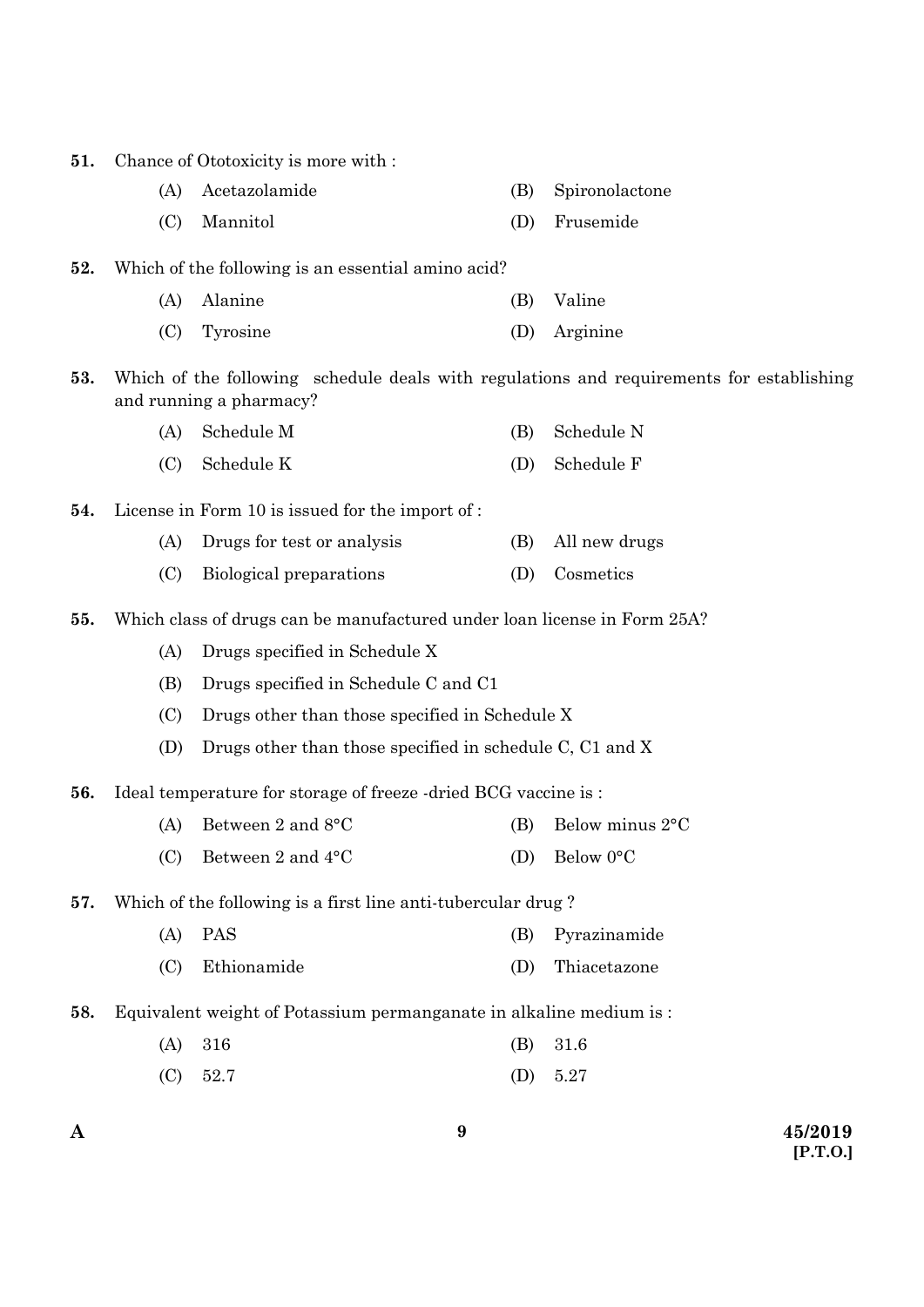**59.** Which of the following is an inhalation anesthetic?

- (A)  $N_2O$  (B)  $NO_2$
- $(D) \quad NO$  (D)  $HNO<sub>2</sub>$
- **60.** Fomepizole acts by inhibiting :
	- (A) Choline esterase (B) Lactate dehydrogenase
	- (C) Xanthine oxidase (D) Alcohol dehydrogenase

**61.** Universal antidote contains :

- (A) Activated charcoal, Tannic acid and Magnesium Oxide
- (B) Activated charcoal, Tartaric and Magnesium Oxide
- (C) Activated charcoal, Tartaric and Magnesium hydroxide
- (D) Activated charcoal, Tannic and Magnesium Trisilicate
- **62.** Molecular formula of Green vitriol is :
	- (A)  $CuSO_4.5H_2O$  (B)  $FeSO_4.7H_2O$
	- (C)  $Fe_2(SO_4)_3.7H_2O$  (D)  $Na_2B_4O_7$
- **63.** Two important uses of Apomorphine are :
	- (A) Analgesic and anti-tussive
	- (B) Anti-spasmodic and anti-emetic
	- (C) Analgesic and anti-emetic
	- (D) As an emetic and in Parkinsonism
- **64.** At isoelectric pH, an amino acid will exist as :
	- (A) Anion (B) Cation
	- (C) Zwitter ion (D) None of the above

**65.** The safety of a drug is more, if the therapeutic index is :

- (A) Less than one (B) One
- (C) Greater than one (D) None of the above
- **66.** Which is called British anti-Lewisite?
	- (A) Mechlorethamine (B) Sarin
	- (C) Dyflos (D) Dimercaprol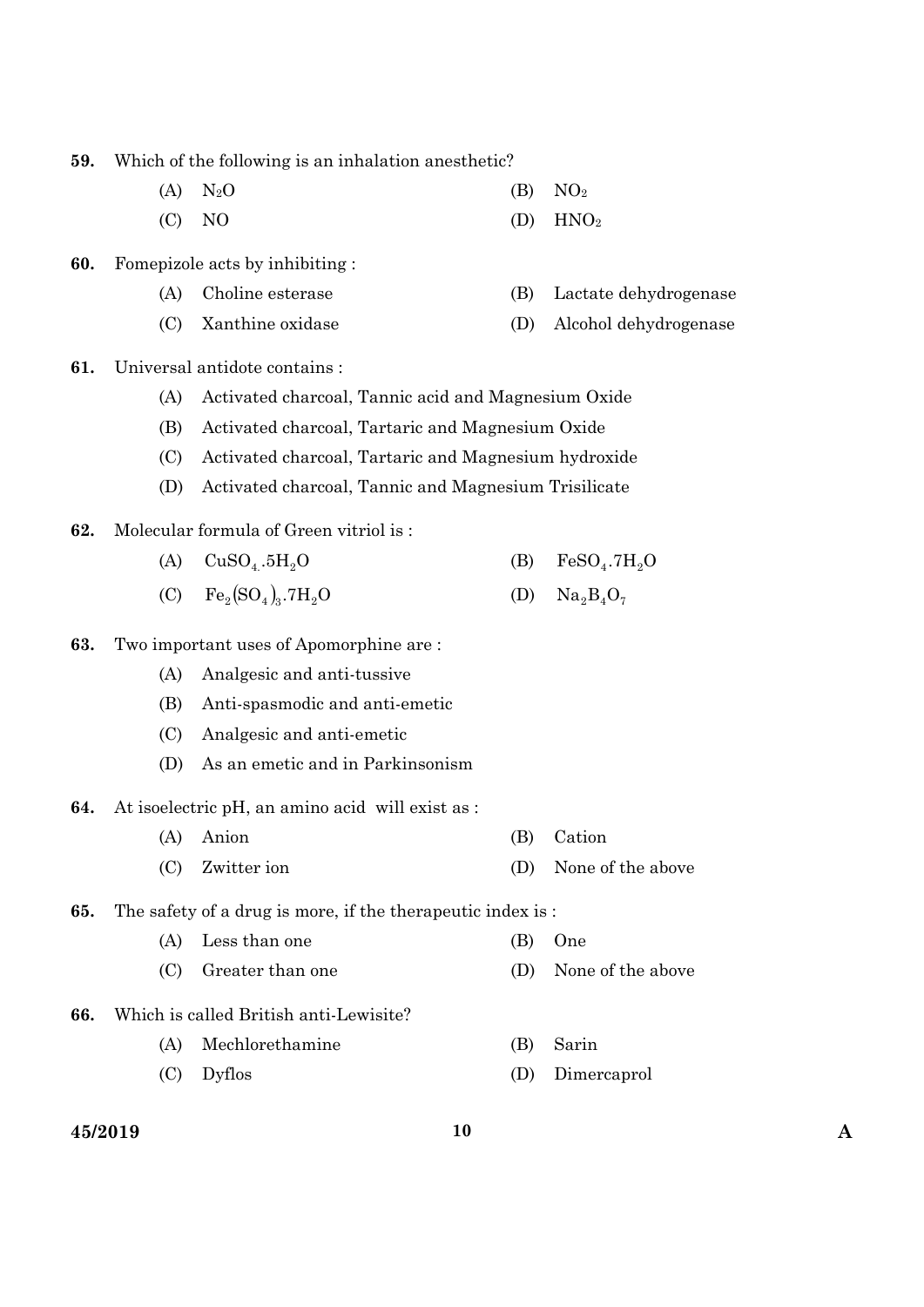| 67. |                | Example for selective $\alpha - 2$ adrenergic blocker:                          |     |                                                                                             |
|-----|----------------|---------------------------------------------------------------------------------|-----|---------------------------------------------------------------------------------------------|
|     | (A)            | Phentolmine                                                                     | (B) | Yohimbine                                                                                   |
|     | (C)            | Chlorpromazine                                                                  | (D) | Prazosin                                                                                    |
| 68. |                | Example for cardio-selective beta blocker:                                      |     |                                                                                             |
|     | (A)            | Atenolol                                                                        | (B) | Timolol                                                                                     |
|     | (C)            | Sotalol                                                                         | (D) | Pindolol                                                                                    |
| 69. |                | Which of the following sulfonamide is applied topically?                        |     |                                                                                             |
|     | (A)            | Sulfamethoxy pyridazine                                                         | (B) | Sulfacetamide Sodium                                                                        |
|     | (C)            | Sulfaguanidine                                                                  | (D) | Succinyl sulfathiazole                                                                      |
| 70. |                | Example for benzodiazepine antagonist:                                          |     |                                                                                             |
|     | (A)            | Flumazenil                                                                      | (B) | Zopiclone                                                                                   |
|     | (C)            | Flucytosine                                                                     | (D) | Zolpidem                                                                                    |
| 71. |                | Allopurinol act by inhibiting the enzyme:                                       |     |                                                                                             |
|     | (A)            | Monoamine oxidase                                                               | (B) | Aldehyde dehydrogenase                                                                      |
|     | (C)            | Xanthine oxidase                                                                | (D) | Superoxide dismutase                                                                        |
| 72. |                | How much of 10% KCl solution is required to prepare one Liter of 4% solution?   |     |                                                                                             |
|     | (A)            | 40 ml                                                                           | (B) | $50$ ml                                                                                     |
|     | (C)            | $200\;{\rm ml}$                                                                 | (D) | 400 ml                                                                                      |
| 73. |                | Eugenol is a chief constituent in:                                              |     |                                                                                             |
|     | (A)            | Fennel                                                                          | (B) | Clove                                                                                       |
|     | (C)            | Nutmeg                                                                          | (D) | Coriander                                                                                   |
| 74. |                | Which test is best suited for the identification of Anthraquinone C-glycosides? |     |                                                                                             |
|     | (A)            | Borntrager's test                                                               | (B) | Keller Killiani test                                                                        |
|     | (C)            | Foam test                                                                       | (D) | Modified Borntrager's test                                                                  |
| 75. | sample may be: |                                                                                 |     | When Klunge's test was conducted with a sample of aloes, a wine red color was obtained. The |
|     | (A)            | Socotrine aloes                                                                 | (B) | Zanzibar aloes                                                                              |
|     | (C)            | Curacao aloes                                                                   | (D) | Cape aloes                                                                                  |

**11**

**A 45/2019 [P.T.O.]**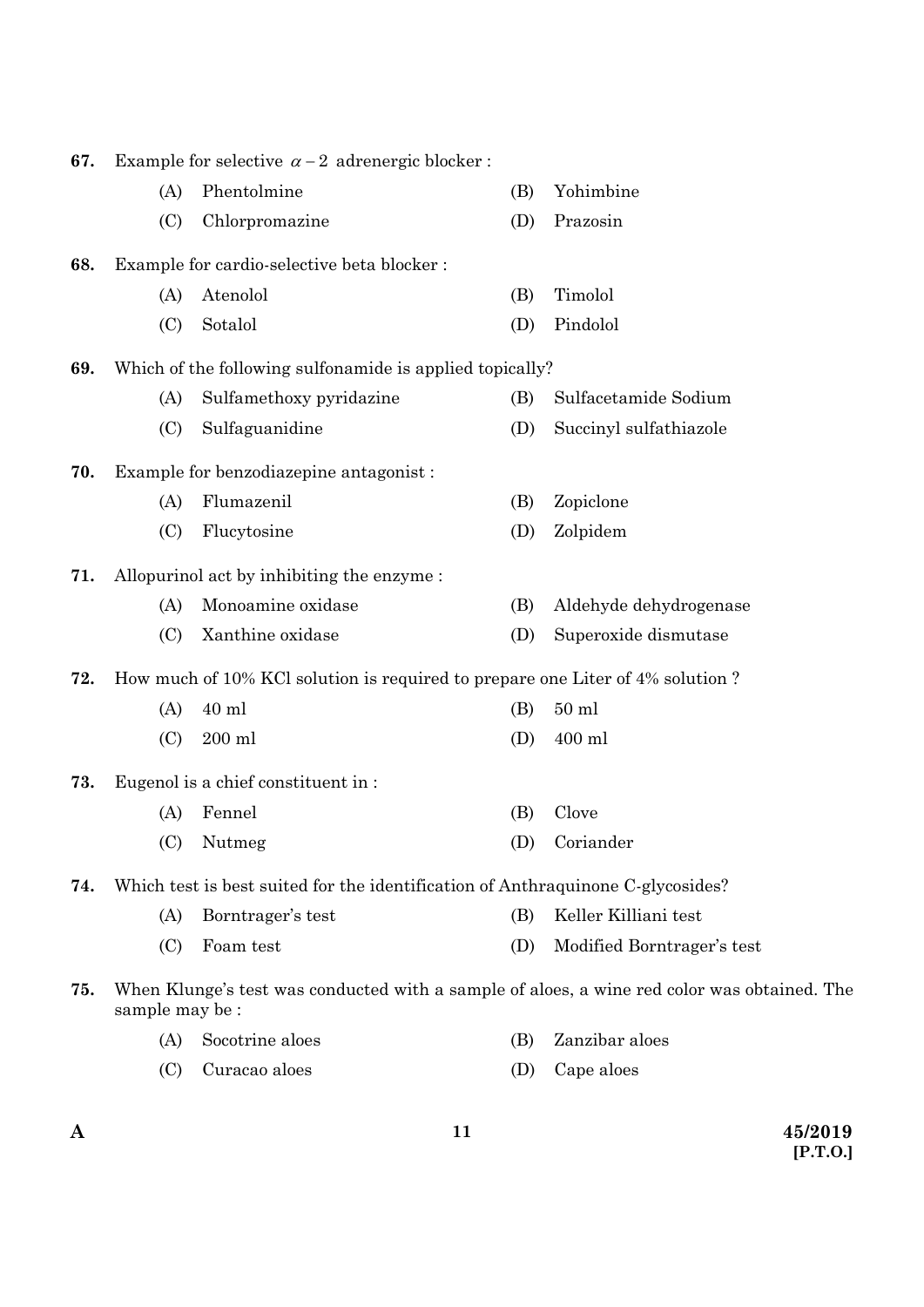| 76. | Which of the following drug prevent mast cell degranulation? |                                                            |     |                                                                                    |  |  |
|-----|--------------------------------------------------------------|------------------------------------------------------------|-----|------------------------------------------------------------------------------------|--|--|
|     | (A)                                                          | Sodium cromoglycate                                        | (B) | Di sodium EDTA                                                                     |  |  |
|     | (C)                                                          | Sodium sulfosuccinate                                      | (D) | Sodium Pentothal                                                                   |  |  |
| 77. |                                                              | Which of the following is an analeptic drug?               |     |                                                                                    |  |  |
|     | (A)                                                          | Nicotinic acid                                             | (B) | Nicorandil                                                                         |  |  |
|     | (C)                                                          | Niclosamide                                                | (D) | Nikethamide                                                                        |  |  |
| 78. |                                                              | Gum hyperplasia is associated with long term use of:       |     |                                                                                    |  |  |
|     | (A)                                                          | Phenylbutazone                                             | (B) | Phenytoin                                                                          |  |  |
|     | (C)                                                          | Phenenteramine                                             | (D) | Phenobarbitone                                                                     |  |  |
| 79. |                                                              | Which class of drugs is associated with 'cheese reaction'? |     |                                                                                    |  |  |
|     | (A)                                                          | <b>ACE</b> inhibitors                                      | (B) | COX inhibitors                                                                     |  |  |
|     | (C)                                                          | MAO inhibitors                                             | (D) | COMT inhibitors                                                                    |  |  |
| 80. |                                                              | hemorrhagic cystitis?                                      |     | Which of the following drug is used to reduce the risk of cyclophosphamide induced |  |  |
|     | (A)                                                          | Mesna                                                      | (B) | <b>BAL</b>                                                                         |  |  |
|     | (C)                                                          | Thio-TEPA                                                  | (D) | $5-FU$                                                                             |  |  |
| 81. |                                                              | Which of the following local anesthetic is long acting?    |     |                                                                                    |  |  |
|     | (A)                                                          | Tetracaine                                                 | (B) | Procaine                                                                           |  |  |
|     | (C)                                                          | Lignocaine                                                 | (D) | Chloroprocine                                                                      |  |  |
| 82. |                                                              | Example for peripheral decarboxylase inhibitor             |     |                                                                                    |  |  |
|     | (A)                                                          | Probenecid                                                 | (B) | Benserazide                                                                        |  |  |
|     | (C)                                                          | Iproniazid                                                 | (D) | Zotepine                                                                           |  |  |
| 83. |                                                              | Example for atypical antidepressant:                       |     |                                                                                    |  |  |
|     | (A)                                                          | Fluoxetine                                                 | (B) | Amoxapine                                                                          |  |  |
|     | (C)                                                          | Sertline                                                   | (D) | Trazodone                                                                          |  |  |
| 84. |                                                              | Which family cinnamon belongs to?                          |     |                                                                                    |  |  |
|     | (A)                                                          | Leguminosae                                                | (B) | Lauraceae                                                                          |  |  |
|     | (C)                                                          | Imarubaceae                                                | (D) | Rubiaceae                                                                          |  |  |
|     |                                                              |                                                            |     |                                                                                    |  |  |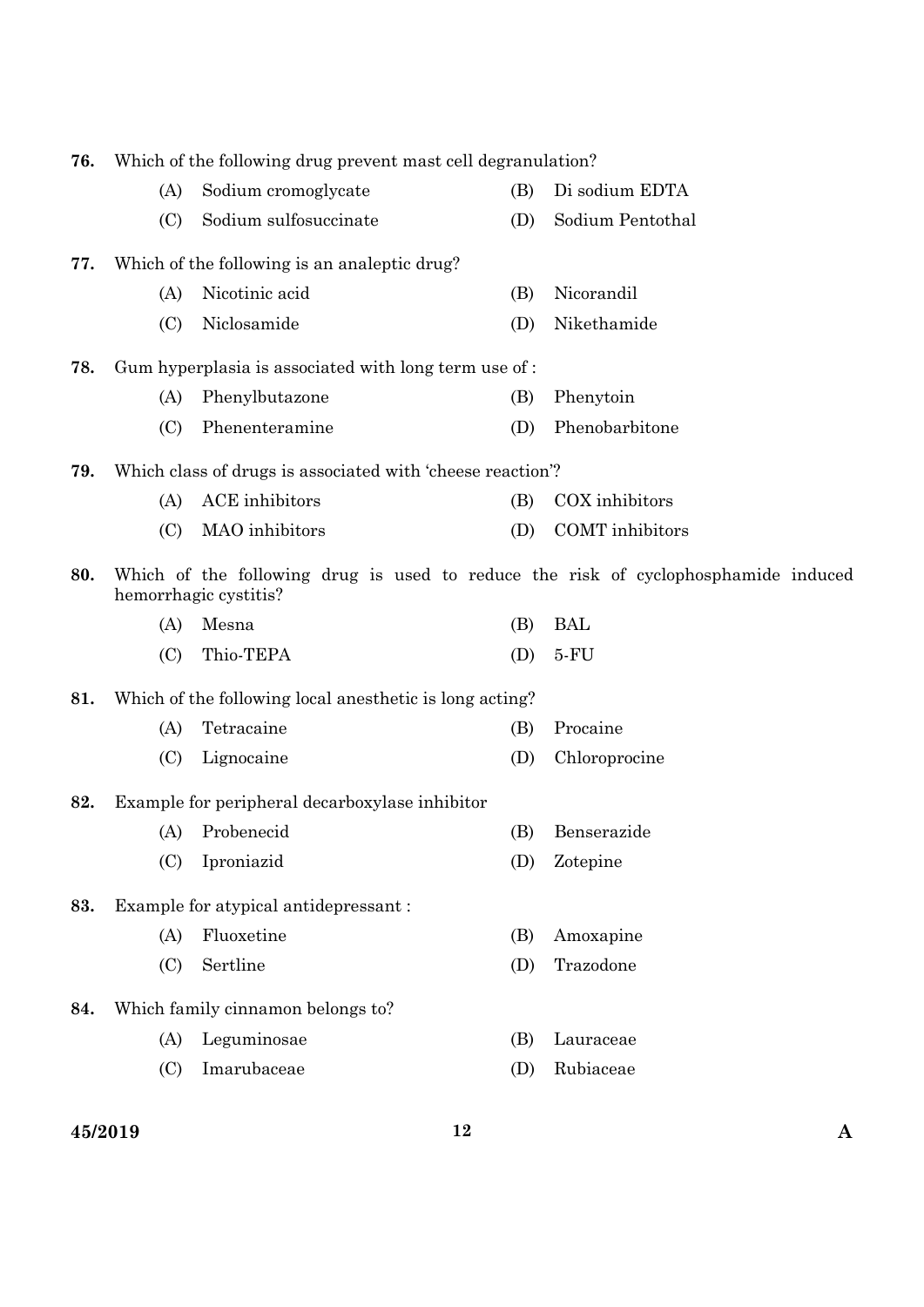| 85. | Which of the following is <i>not</i> an aminogly coside antibiotic? |                                                        |     |                        |  |
|-----|---------------------------------------------------------------------|--------------------------------------------------------|-----|------------------------|--|
|     | (A)                                                                 | Streptomycin                                           | (B) | Gentamicin             |  |
|     | (C)                                                                 | Amikacin                                               | (D) | Mithramycin            |  |
| 86. |                                                                     | The alkaloid colchicine is an:                         |     |                        |  |
|     | (A)                                                                 | Anti cancer drug                                       | (B) | Anthelmintic drug      |  |
|     | (C)                                                                 | Anti-gout drug                                         | (D) | Anti Parkinsonian drug |  |
| 87. |                                                                     | Barbiturates acts through :                            |     |                        |  |
|     | (A)                                                                 | Glutamate receptors                                    | (B) | Nicotinic receptors    |  |
|     | (C)                                                                 | NMDA receptors                                         | (D) | <b>GABA</b> receptors  |  |
| 88. |                                                                     | Ondansetron act by antagonizing:                       |     |                        |  |
|     | (A)                                                                 | $D_2$ receptor                                         | (B) | $H_2$ receptors        |  |
|     | (C)                                                                 | $5HT_3$ receptors                                      | (D) | $H_1$ receptors        |  |
| 89. |                                                                     | The new WHO formula for ORS does not contain           |     |                        |  |
|     | (A)                                                                 | Sodium chloride                                        | (B) | Potassium chloride     |  |
|     | (C)                                                                 | Sodium citrate                                         | (D) | Calcium chloride       |  |
| 90. |                                                                     | Composition of Cotrimoxazole is:                       |     |                        |  |
|     | (A)                                                                 | Trimethoprim: Sulphamethoxazole = $1:2$                |     |                        |  |
|     | (B)                                                                 | Trimethoprim: Sulphamethoxazole = $5:1$                |     |                        |  |
|     | (C)                                                                 | Sulphamethoxazole: Trimethoprim= 5:1                   |     |                        |  |
|     | (D)                                                                 | Trimethoprim: Sulphadiazine = $1:5$                    |     |                        |  |
| 91. |                                                                     | Which is a selective estrogen receptor down regulator? |     |                        |  |
|     | (A)                                                                 | Flutamide                                              | (B) | Letrozole              |  |
|     | (C)                                                                 | Fulvestrant                                            | (D) | Finasteride            |  |
| 92. |                                                                     | Vincristine is a — type of alkaloid.                   |     |                        |  |
|     | (A)                                                                 | Indole                                                 | (B) | Phenanthrene           |  |
|     | (C)                                                                 | Benzyl isoquinoline                                    | (D) | Triterpenoid           |  |

**13**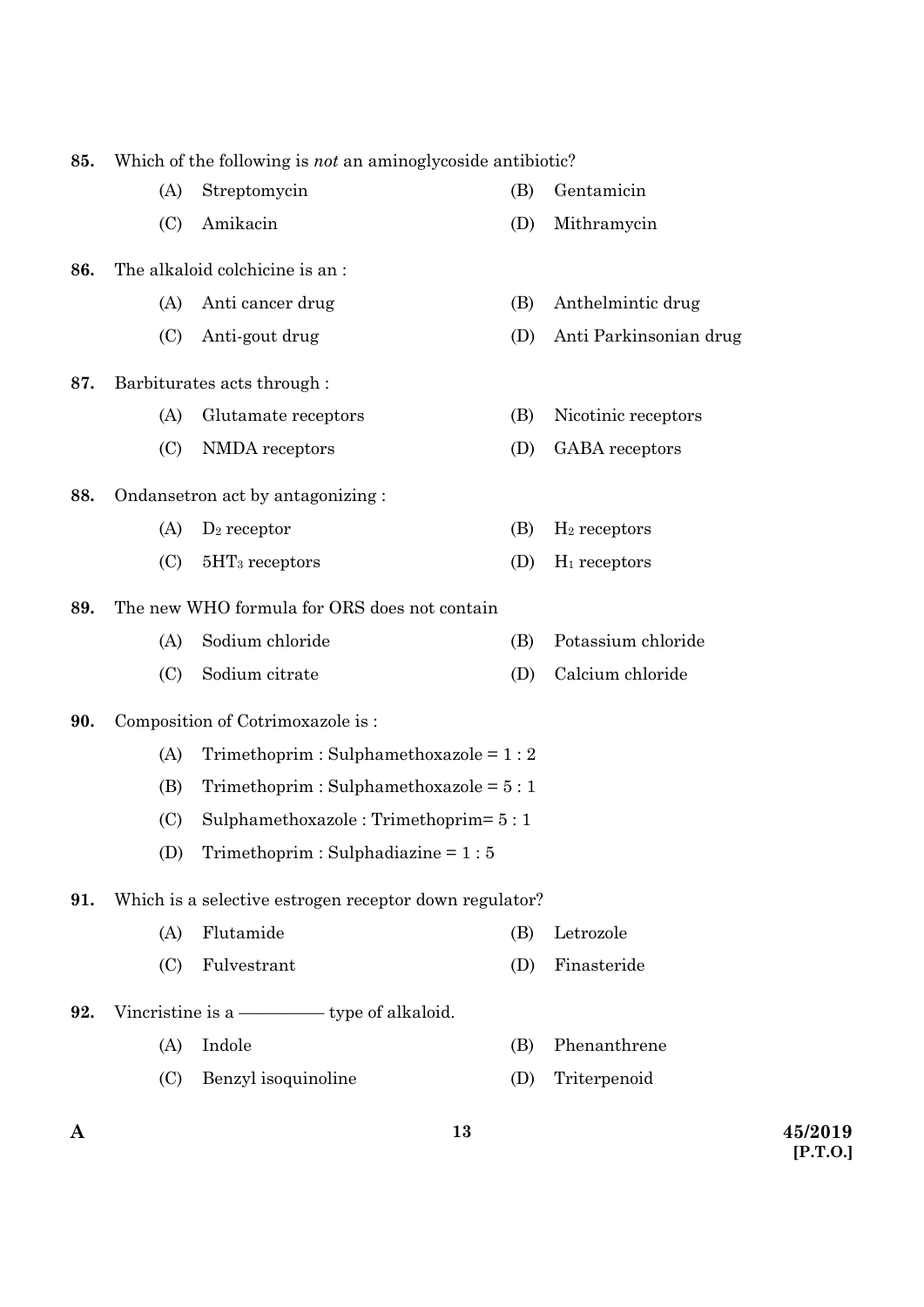| 93. | Formula for primary emulsion of castor emulsion is: |                                                                                            |     |                           |  |  |  |
|-----|-----------------------------------------------------|--------------------------------------------------------------------------------------------|-----|---------------------------|--|--|--|
|     | (A)                                                 | Oil: water: $gum = 4:3:1$                                                                  | (B) | Oil: water: $gum = 3:2:1$ |  |  |  |
|     | (C)                                                 | Oil: water: $gum = 2:2:1$                                                                  | (D) | Oil: water: gum = $4:2:1$ |  |  |  |
| 94. |                                                     | Ideal temperature to store insulin is:                                                     |     |                           |  |  |  |
|     | (A)                                                 | $0^{\circ}$ C -2°C                                                                         | (B) | $0^{\circ}C$              |  |  |  |
|     | (C)                                                 | $2^{\circ}$ C -8°C                                                                         | (D) | 20°C -40°C                |  |  |  |
| 95. |                                                     | Omeprazole has to be taken:                                                                |     |                           |  |  |  |
|     | (A)                                                 | Along with food                                                                            | (B) | One hour before food      |  |  |  |
|     | (C)                                                 | One hour after food                                                                        | (D) | With milk                 |  |  |  |
| 96. |                                                     | Example for HMG COA reductase inhibitor:                                                   |     |                           |  |  |  |
|     | (A)                                                 | Fluvastatin                                                                                | (B) | Fluoxetine                |  |  |  |
|     | (C)                                                 | Fluoxamine                                                                                 | (D) | Flucinolone               |  |  |  |
| 97. |                                                     | Which of the following disease is waterborne?                                              |     |                           |  |  |  |
|     | (A)                                                 | Yellow fever                                                                               | (B) | Cholera                   |  |  |  |
|     | (C)                                                 | West Nile fever                                                                            | (D) | Influenza                 |  |  |  |
| 98. |                                                     | Calorific value of carbohydrate is approximately equal to:                                 |     |                           |  |  |  |
|     | (A)                                                 | 4 Kcal/g                                                                                   | (B) | $0.4$ Kcal/g              |  |  |  |
|     | (C)                                                 | $0.04$ Kcal/g                                                                              | (D) | 9 Kcal/g                  |  |  |  |
| 99. |                                                     | Which of the following is a non viral disease?                                             |     |                           |  |  |  |
|     | (A)                                                 | Rabies                                                                                     | (B) | Leprosy                   |  |  |  |
|     | (C)                                                 | Small pox                                                                                  | (D) | Poliomyelitis             |  |  |  |
|     |                                                     | 100. A drug combined with cyclophosphamide to reduce the risk of haemorrhagic cystitis is: |     |                           |  |  |  |
|     | (A)                                                 | Mesna                                                                                      | (B) | $5-FU$                    |  |  |  |

(C) 2–PAM (D) Pyridoxine

————————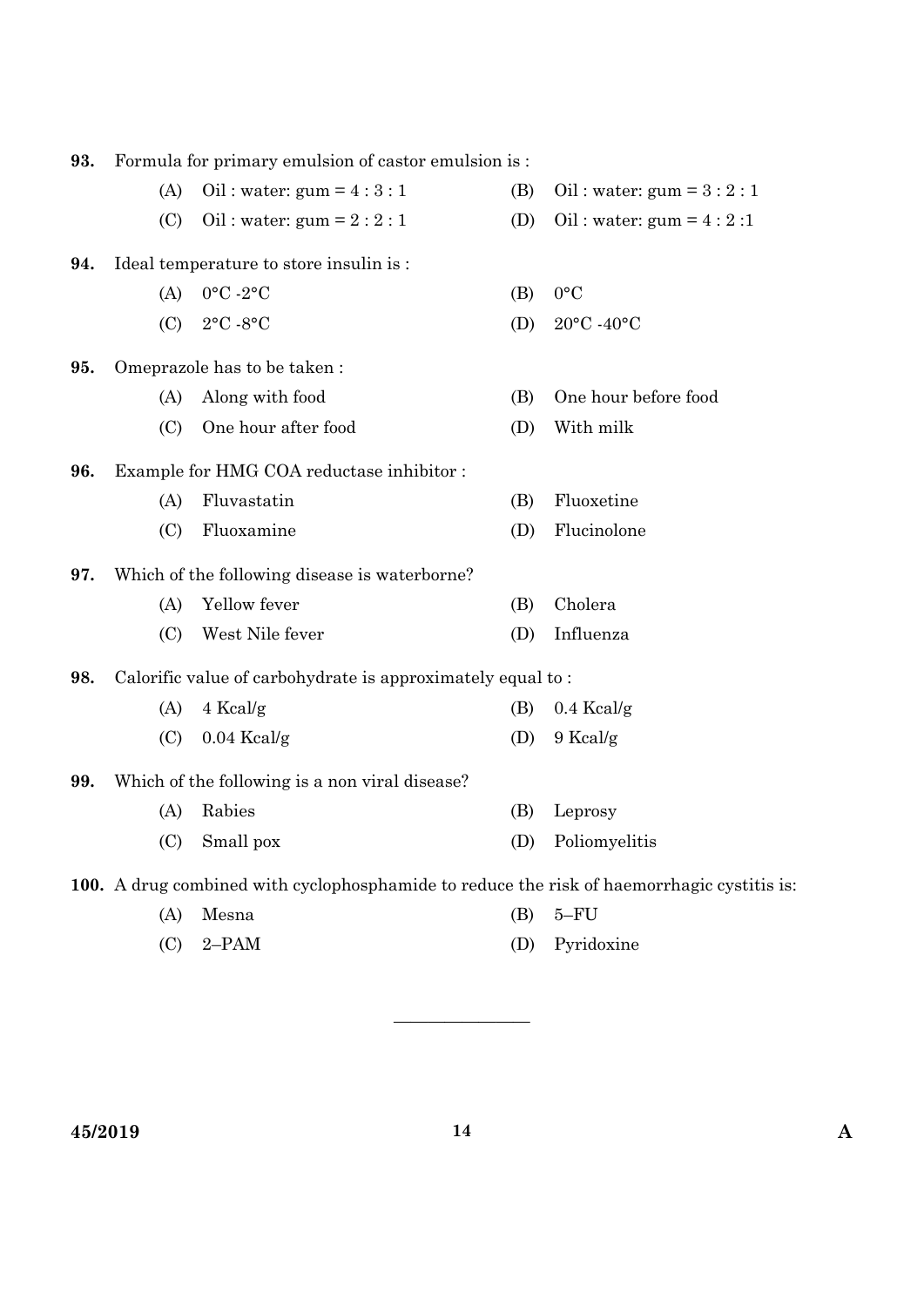## **SPACE FOR ROUGH WORK**